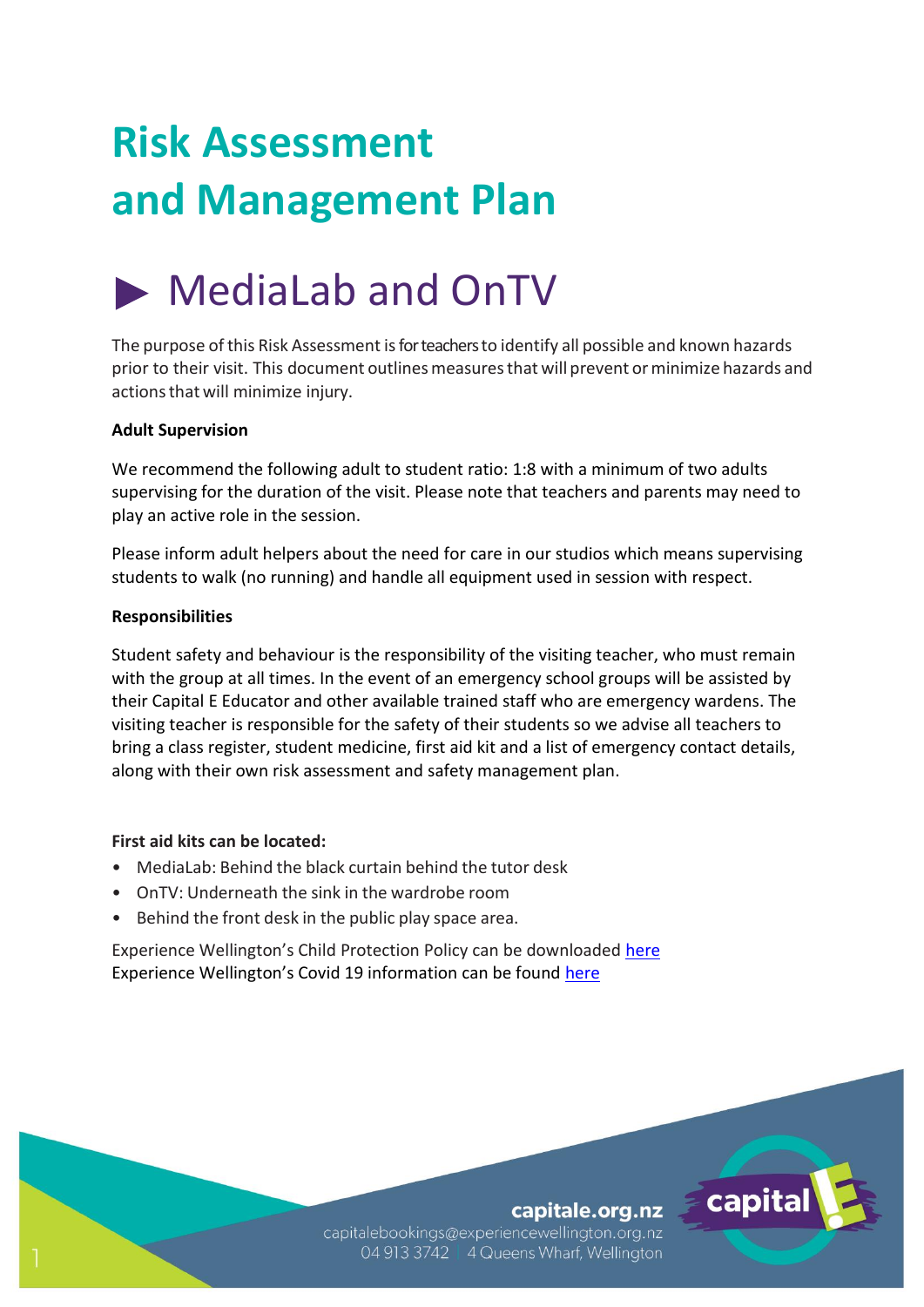### **Known Possible Hazards**

| <b>Hazard identification</b>                                  | <b>Prevention and minimization</b>                                                                                                                                                                                                                                                                                            | <b>Action</b>                                                                                                                                                                     |
|---------------------------------------------------------------|-------------------------------------------------------------------------------------------------------------------------------------------------------------------------------------------------------------------------------------------------------------------------------------------------------------------------------|-----------------------------------------------------------------------------------------------------------------------------------------------------------------------------------|
| <b>Electrical shocks</b>                                      | All cables are positioned behind<br>desks or as high as possible. Those<br>on the floor, walls and ceiling are<br>taped to the surface. All electrical<br>equipment has rules of use and is<br>regularly maintained and has passed<br>electrical compliance checks.                                                           | Call 111 and advise Capital E staff<br>member. Do not touch person but<br>stay with them. Manage the rest of<br>the group.                                                        |
| <b>Equipment falling</b><br>over, or tripping on<br>equipment | All cables and cords are taped down<br>or out of the way. MediaLab rules are<br>discussed before the session.                                                                                                                                                                                                                 | Advise Capital E team member.<br>Minor injuries will be treated by<br>Capital E First aid certified staff<br>member. For major injuries 111 will<br>be called.                    |
| Slipping on wet floor                                         | Wet floor signs will be put up,<br>groups will be notified of any known<br>wet areas when they are on site.                                                                                                                                                                                                                   | Advise Capital E staff member and<br>administer first aid.                                                                                                                        |
| Going to the toilet,<br>leaving the MediaLab<br>area          | Students must notify a teacher,<br>supervisor or Capital E team<br>member that they are leaving<br>MediaLab.                                                                                                                                                                                                                  | Teachers/supervisors must know<br>where the students are at all times.                                                                                                            |
| <b>Stranger Danger</b>                                        | No unauthorized members of the<br>public will be in MediaLab, however,<br>the Capital E play space is open to<br>the public. The teacher/supervisor<br>is responsible for the overall safety of<br>the students. Students are to inform<br>teachers/supervisors or Capital E<br>staff if they need to leave MediaLab<br>area. | Capital E staff must be notified as<br>soon as absence is noted. Initial<br>search of the area will take place<br>before calling the police. Teachers<br>are to manage the group. |
| <b>Stairs</b>                                                 | Capital E accepted behaviour<br>should be discussed with students<br>before they arrive. This includes, no<br>running, inside voices and listening<br>to the Capital E instructor.                                                                                                                                            | Minor injuries will be treated by<br>Capital E First aid certified staff<br>member. For major injuries 111<br>will be called.                                                     |

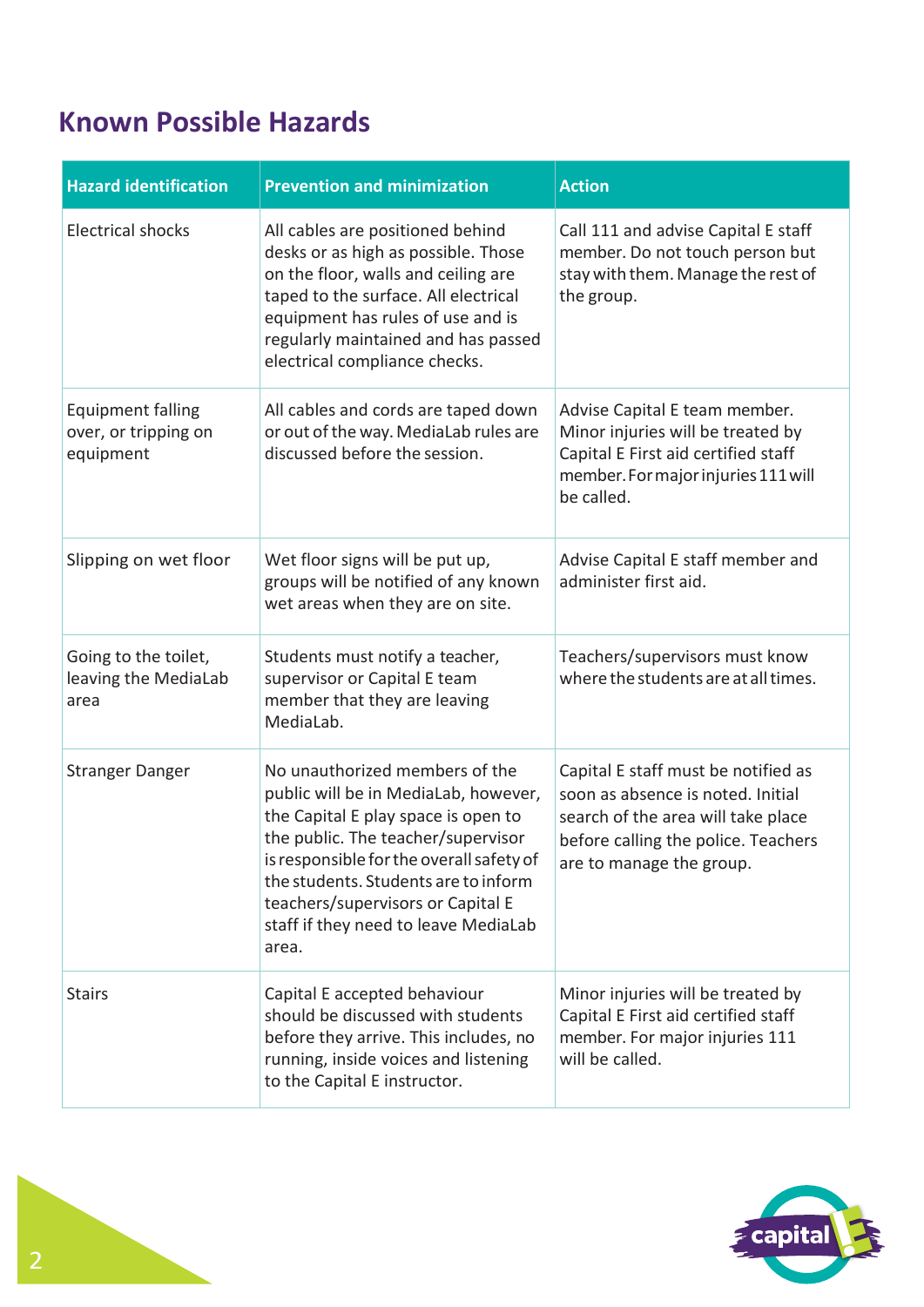### **Student Specific Ailments**

Blank spaces are provided for you to complete before your visit.

| <b>Hazard identification</b> | <b>Prevention and minimization</b>                                                                                                                                                                      | <b>Action</b>                                        |
|------------------------------|---------------------------------------------------------------------------------------------------------------------------------------------------------------------------------------------------------|------------------------------------------------------|
| Student specific<br>ailments | Individual medical needs are to be<br>disclosed by the class teacher prior<br>to the MediaLab visit. The class<br>teacher/supervisors are responsible<br>for the specific medical needs of<br>students. | Classroom teacher to monitor<br>individual students. |

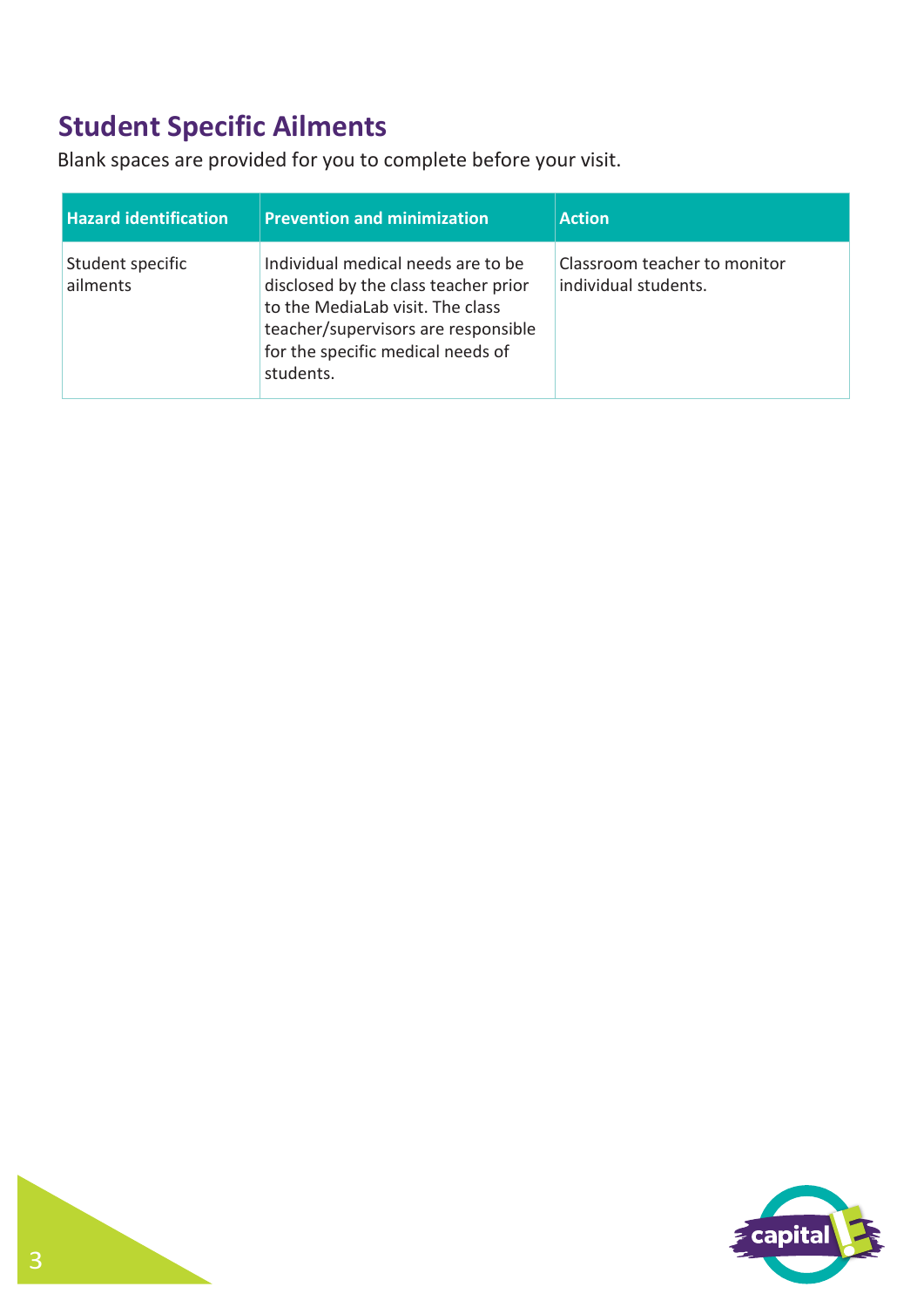### **Possible Hazards**

| <b>Hazard</b><br>identification  | <b>Prevention and minimization</b>                                                                                                                                                                                                                                                     | <b>Action</b>                                                                                                                                                                                                        |
|----------------------------------|----------------------------------------------------------------------------------------------------------------------------------------------------------------------------------------------------------------------------------------------------------------------------------------|----------------------------------------------------------------------------------------------------------------------------------------------------------------------------------------------------------------------|
| Earthquakes                      | Students are informed of the 'Drop,<br>Cover, Hold' procedure at the start<br>of the session.<br>'Long and Strong – get Gone' applies<br>if earthquakes last more than a<br>minute or make it hard to stand up,<br>these are signs to evacuate to higher<br>ground immediately.        | Follow instructions of the educator or<br>warden.<br>All students and adults immediately drop,<br>cover and hold where they are.<br>Once safe to do so immediately evacuate<br>your group to your planned safe zone. |
| Tsunami                          | Students are informed of the 'Long<br>and Strong - get Gone' procedure at<br>the start of the session. A tsunami<br>map can be found here. Teachers are<br>to make themselves aware of the<br>nearest Civil Defence community<br>emergency hub locations before<br>visiting Capital E. | Follow instructions of the educator or<br>warden.<br>Once safe to do so, immediately evacuate<br>your group to your planned safe zone.<br>Students should leave all belongings behind<br>when evacuating.            |
| Fire                             | All groups are shown fire exits and<br>informed of the appropriate<br>evacuation procedure.                                                                                                                                                                                            | Follow the Capital E team members lead<br>and walk from the building.<br>Assemble on Queens Wharf.                                                                                                                   |
| Evacuation<br>of the<br>building | Emergency details are discussed at the<br>beginning of each session. Each<br>teacher must bring a class list.                                                                                                                                                                          | Follow practiced evacuation procedure.<br>Evacuate down the stairs and out the<br>emergency exit onto Queens Wharf if it is<br>safe to do so.                                                                        |

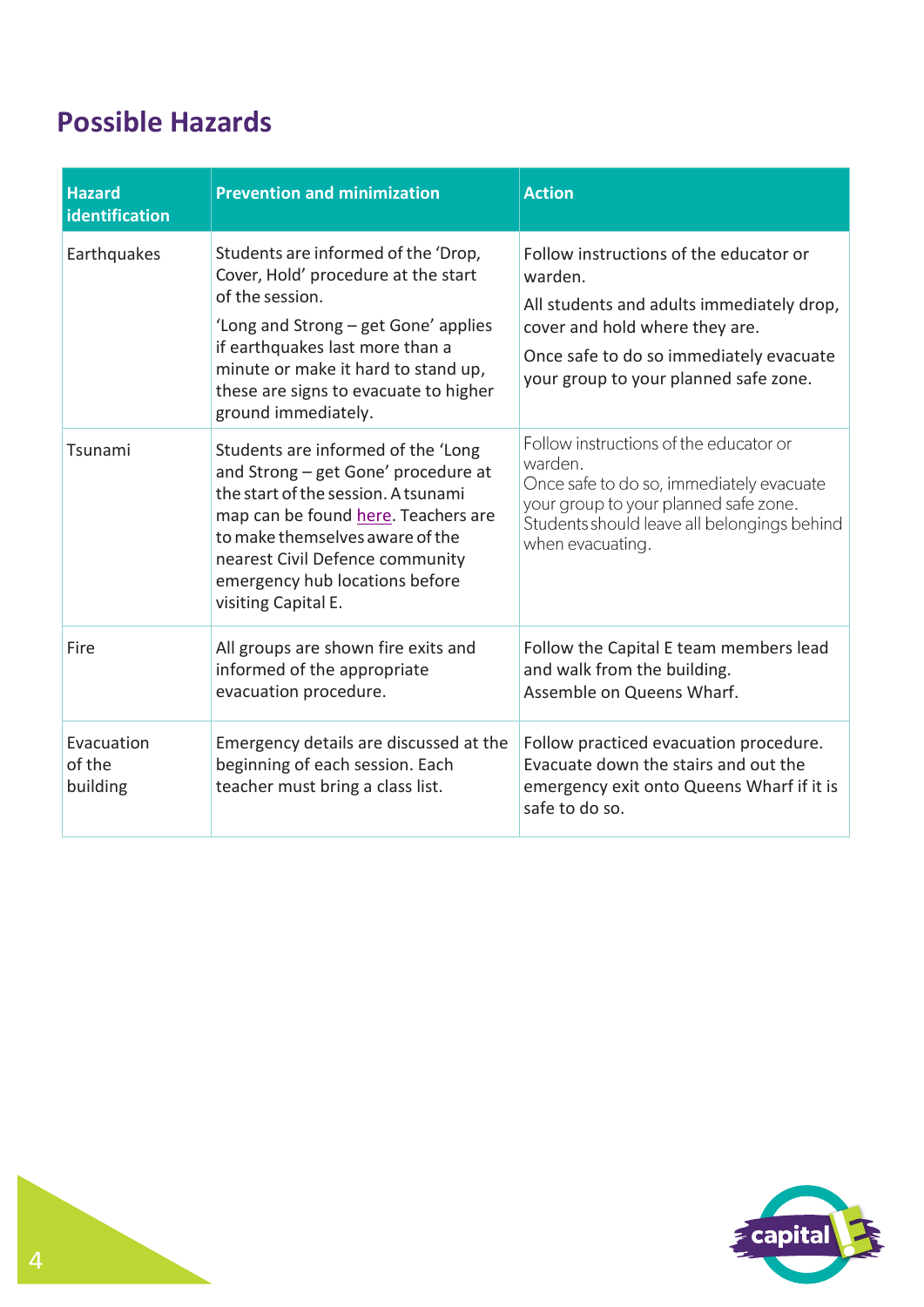| COVID-19 | Practice essential hygiene<br>precautions such as regular<br>hand-washing and use of hand<br>sanitizer.<br>Hand sanitizer is available in all<br>public and teaching spaces.<br>All hard surfaces are cleaned<br>regularly.<br>Any staff travelling to high-risk<br>countries or live with people who<br>have travelled to high-risk countries,<br>will be placed on a 14 day stand<br>down.<br>Any staff with cold or flu-like<br>symptoms will be stood down until<br>they are symptom-free. | Use good hygiene practices. Speak<br>to Capital E instructor. |
|----------|------------------------------------------------------------------------------------------------------------------------------------------------------------------------------------------------------------------------------------------------------------------------------------------------------------------------------------------------------------------------------------------------------------------------------------------------------------------------------------------------|---------------------------------------------------------------|
|----------|------------------------------------------------------------------------------------------------------------------------------------------------------------------------------------------------------------------------------------------------------------------------------------------------------------------------------------------------------------------------------------------------------------------------------------------------------------------------------------------------|---------------------------------------------------------------|